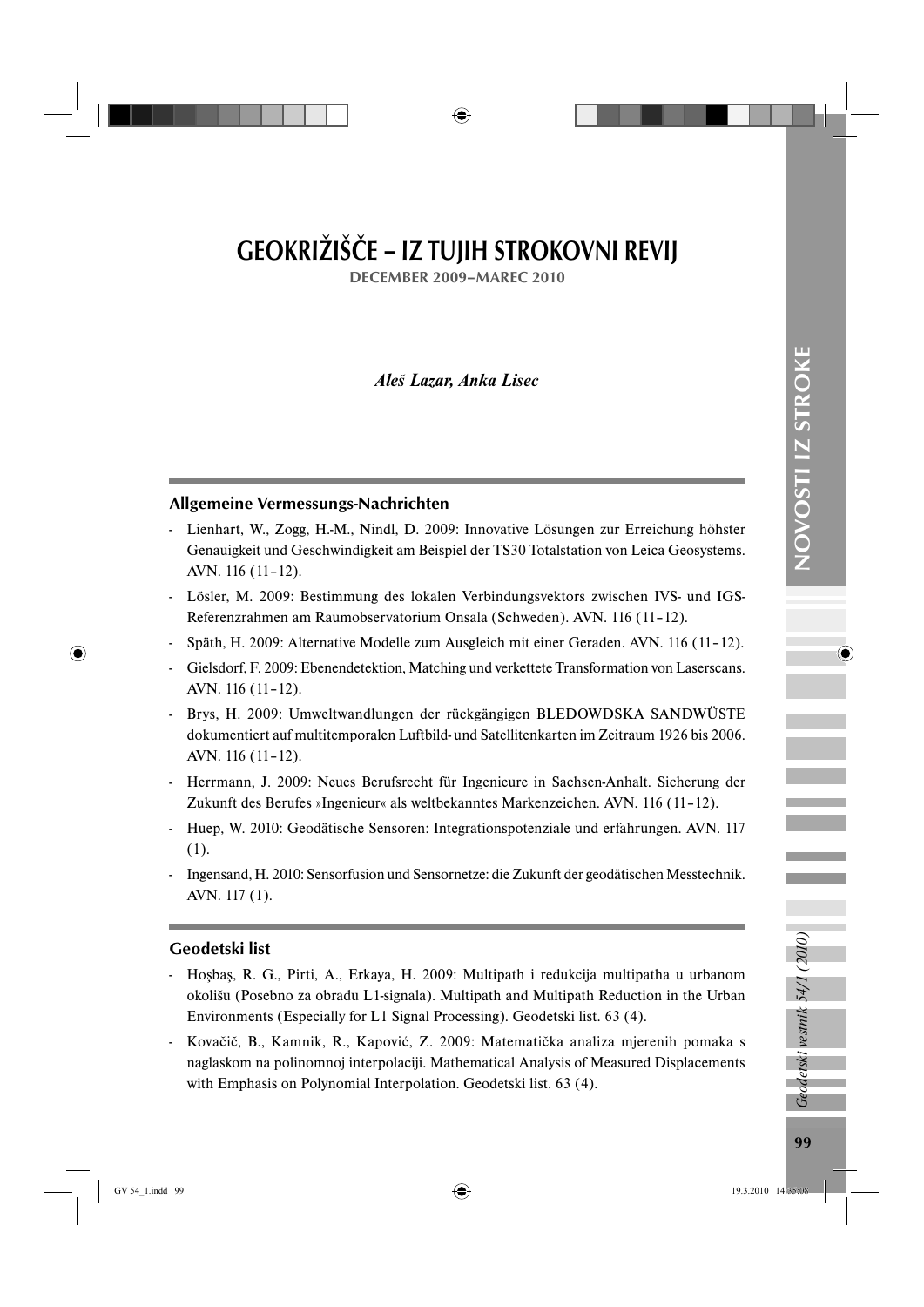- Solarić, N., Solarić, M., Zrinjski, M. 2009: GPS-antena Zephyr Geodetic. GPS-Antenna Zephyr Geodetic. Geodetski list. 63 (4).
- Milas, D. 2009: Direktno georeferenciranje senzorom POS AV510. Direct Georeferencing by the POS AV510 Sensor. Geodetski list. 63 (4).

#### GeoInformatica

- Leyk, S., Boesch, R. 2010: Colors of the past: color image segmentation in historical topographic maps based on homogeneity. GeoInformatica. 14 (1).
- Behr, T., Güting, R. H. 2010: User defined topological predicates in database systems. GeoInformatica. 14 (1).
- Yu, C., Zhang, R., Huang, Y., Xiong, H. 2010: High-dimensional kNN joins with incremental updates. GeoInformatica. 14 (1).
- Huang, B., Xie, C., Tay, R. 2010: Support vector machines for urban growth modeling. GeoInformatica. 14 (1).
- Umer, M., Kulik, L., Tanin, E. 2010: Spatial interpolation in wireless sensor networks: localized algorithms for variogram modeling and Kriging. GeoInformatica. 14 (1).
- Doyle, J., Bertolotto, M., Wilson, D. 2010: Evaluating the benefits of multimodal interface design for CoMPASS-a mobile GIS. GeoInformatica. 14 (2).
- Huang, Y.-K., Lee, C. 2010: Efficient evaluation of continuous spatio-temporal queries on moving objects with uncertain velocity. GeoInformatica. 14 (2).
- Bogorny, V., Valiati, J. F., Alvares, L. O. 2010: Semantic-based pruning of redundant and uninteresting frequent geographic patterns. GeoInformatica. 14 (2).
- Brewer, C. A., Buttenfield, B. P. 2010: Mastering map scale: balancing workloads using display and geometry change in multi-scale mapping. GeoInformatica. 14 (2).
- Gao, Y., Zheng, B., Chen, G., Li, Q. 2010: Algorithms for constrained k-nearest neighbor queries over moving object trajectories. GeoInformatica. 14 (2).

### GeoInformatics

- Dryjanskii, M. 2010: Leica's DISTO Laser Distance Meter The Subterranean World of Easter Island. GeoInformatics. 13 (1).
- Fischer, F. 2010: Local Search Media become Social and Mobile in 2010 Finally Everything will be Geo-tagged. GeoInformatics. 13 (1).
- Lekkerkerk, H.-J. 2010: GNSS Update Shifting Satellites. GeoInformatics. 13 (1).
- Petrie, G. 2010: An Introduction to the Technology Mobile Mapping Systems. GeoInformatics. 13 (1).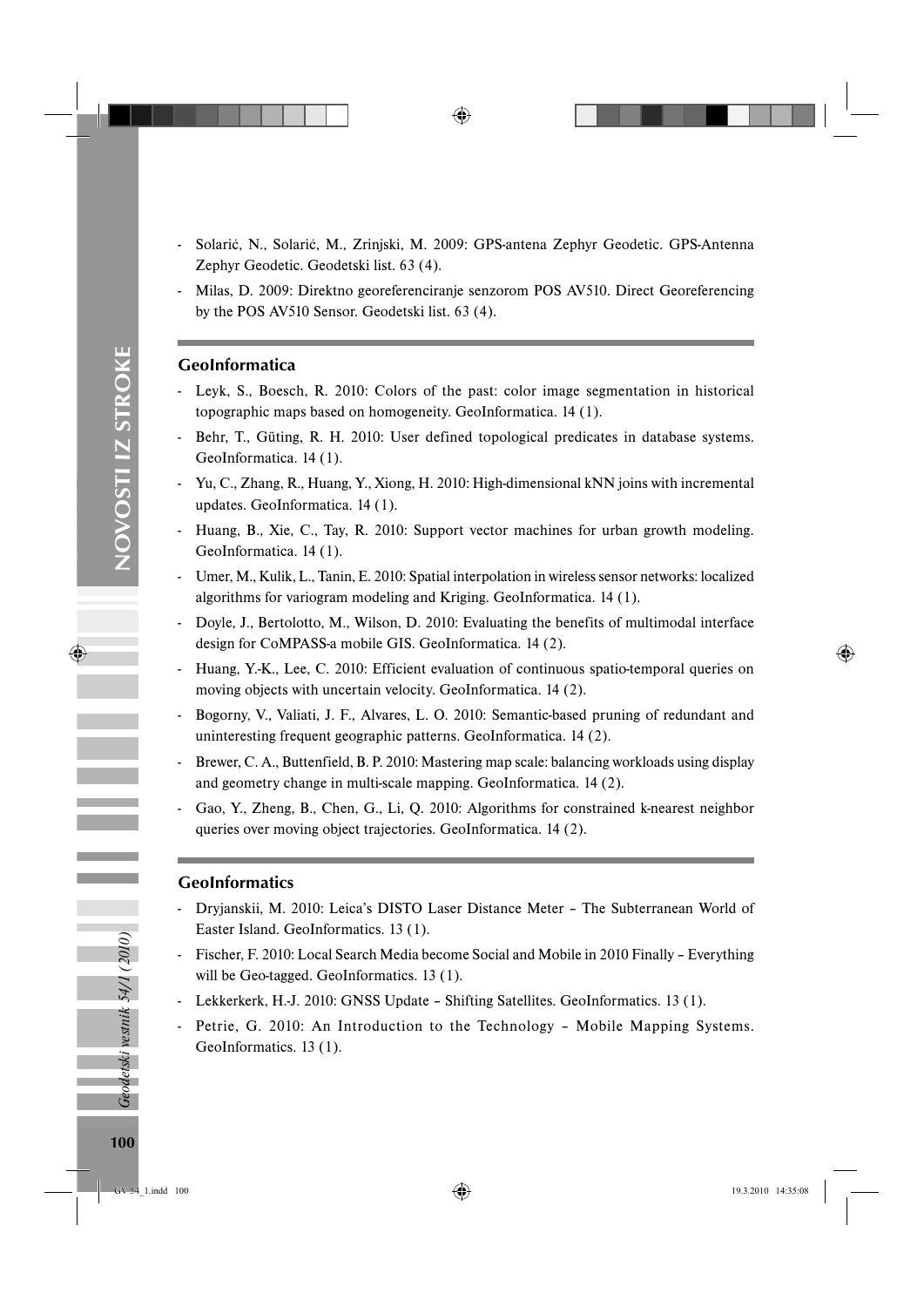#### GeoConnexionUK

- Pellegrini, M. 2010: Smart GIS for Smart Utility. GeoConnexionUK. 8 (1).
- Richardson, J. 2010: CFRMIS Mobile For Fire Safety Management. GEO: International. 9 (2).

#### GPS World

- Weinstein, B., Akos, D., Vinande, E., Chu, T. 2010: GNSS Receiver Evaluation. GPS World. 21 (1).
- Kuusniemi, H., Leppäkoski, H., Takala, J., Liu, J., Pei, L., Chen, R., Chen, W., Chen, Y. 2010: Multi-Sensor, Multi-Network Positioning. GPS World. 21 (2).
- Kuusniemi, H., Leppäkoski, H., Takala, J., Wang, J., Liu, J., Zhang, J., Hyyppä, J., Pei, L., Zhu, L., Kuittinen, R., Chen, R., Qin, Y., Chen, Y., Liu, Z. 2010: Going 3D. GPS World. 21 (2).

#### ISPRS Journal of Photogrammetry and Remote Sensing

- Blaschke, T. 2010: Object based image analysis for remote sensing. ISPRS Journal of Photogrammetry and Remote Sensing. 65 (1).
- Retalis, A., Sifakis, N. 2010: Urban aerosol mapping over Athens using the differential textural analysis (DTA) algorithm on MERIS-ENVISAT data. ISPRS Journal of Photogrammetry and Remote Sensing. 65 (1).
- Moffiet, T., Armston, J. D., Mengersen, K. 2010: Motivation, development and validation of a new spectral greenness index: A spectral dimension related to foliage projective cover. ISPRS Journal of Photogrammetry and Remote Sensing. 65 (1).
- Dheeravath, V., Thenkabail, P. S., Chandrakantha, G., Noojipady, P., Reddy, G. P. O., Biradar, C. M., Gumma, M. K., Velpuri, M. 2010: ISPRS Journal of Photogrammetry and Remote Sensing. 65 (1).
- Parian, J. A., Gruen, A. 2010: Sensor modeling, self-calibration and accuracy testing of panoramic cameras and laser scanners. ISPRS Journal of Photogrammetry and Remote Sensing. 65 (1).
- Grings, F., Salvia, M., Karszenbaum, H., Ferrazzoli, P., Perna, P., Barber, M., Jacobo Berlles, J. 2010: Statistical information of ASAR observations over wetland areas: An interaction model interpretation. ISPRS Journal of Photogrammetry and Remote Sensing. 65 (1).
- Chon, J., Kim, H., Lin, C.-S. 2010: Seam-line determination for image mosaicking: A technique minimizing the maximum local mismatch and the global cost. ISPRS Journal of Photogrammetry and Remote Sensing. 65 (1).
- Lichti, D. D. 2010: Terrestrial laser scanner self-calibration: Correlation sources and their mitigation. ISPRS Journal of Photogrammetry and Remote Sensing. 65 (1).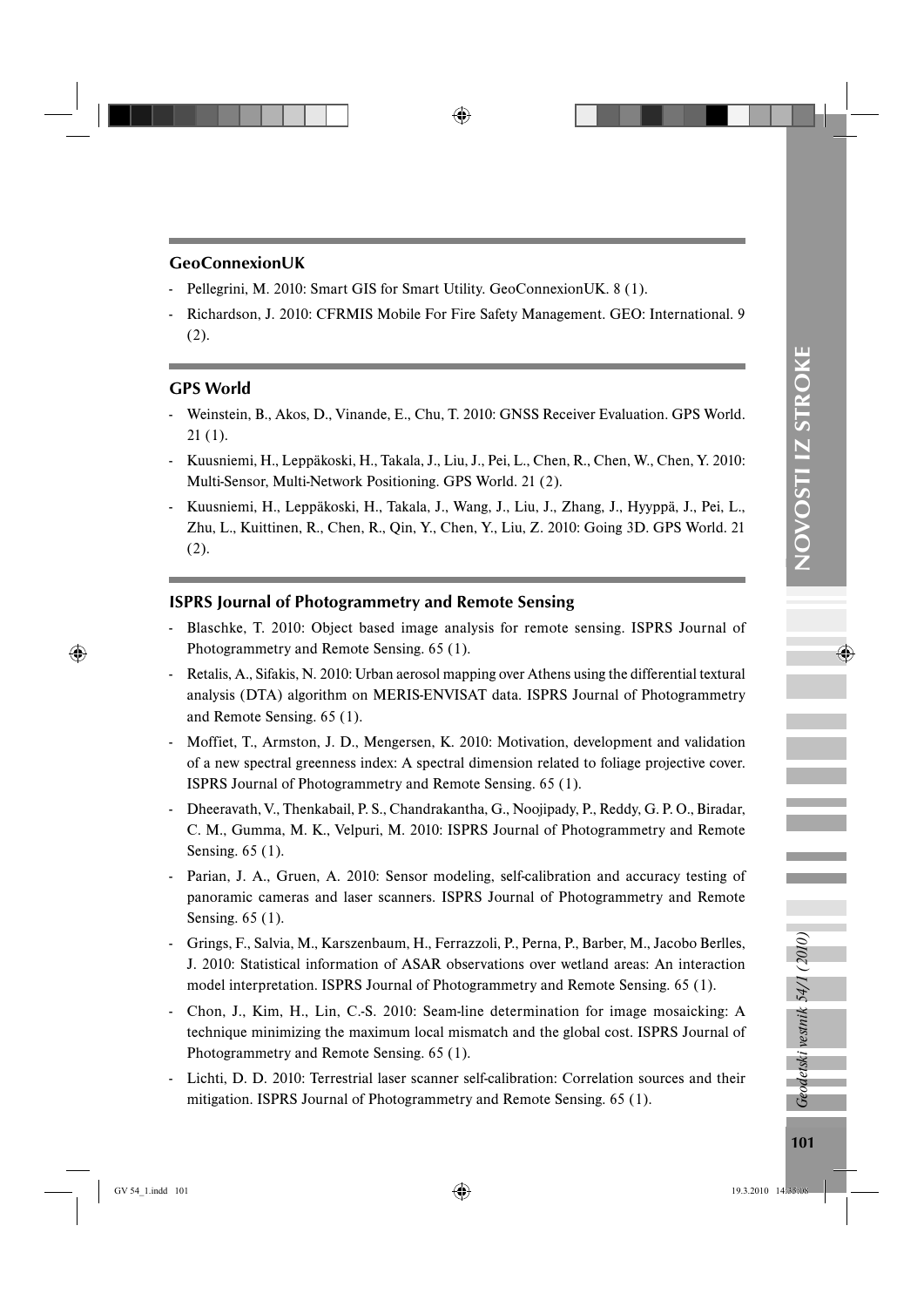- Aguilar, F. J., Mills, J. P., Delgado, J., Aguilar, M. A., Negreiros, J. G., Pérez, J. L. 2010: Modelling vertical error in LiDAR-derived digital elevation models. ISPRS Journal of Photogrammetry and Remote Sensing. 65 (1).
- Chen, Q. 2010: Assessment of terrain elevation derived from satellite laser altimetry over mountainous forest areas using airborne lidar data. ISPRS Journal of Photogrammetry and Remote Sensing. 65 (1).
- Khoshelham, K., Nardinocchi, C., Frontoni, E., Mancini, A., Zingaretti, P. 2010: Performance evaluation of automated approaches to building detection in multi-source aerial data. ISPRS Journal of Photogrammetry and Remote Sensing. 65 (1).
- Portalés, C., Lerma, J. L., Navarro, S. 2010: Augmented reality and photogrammetry: A synergy to visualize physical and virtual city environments. ISPRS Journal of Photogrammetry and Remote Sensing. 65 (1).
- Bouziani, M., Goita, K., He, D.-C. 2010: Automatic change detection of buildings in urban environment from very high spatial resolution images using existing geodatabase and prior knowledge. ISPRS Journal of Photogrammetry and Remote Sensing. 65 (1).

## Journal of Geodesy

- Varga, P., Denis, C. 2010: Geodetic aspects of seismological phenomena. Journal of Geodesy. 84 (2).
- Ardalan, A. A., Karimi, R., Poutanen, M. 2010: A bias-free geodetic boundary value problem approach to height datum unification. Journal of Geodesy. 84 (2).
- Fašková, Z., Čunderlík, R., Mikula, K. 2010: Finite element method for solving geodetic boundary value problems. Journal of Geodesy. 84 (2).
- Zhong, P., Ding, X., Yuan, L., Xu, Y., Kwok, K., Chen, Y. 2010: Sidereal filtering based on single differences for mitigating GPS multipath effects on short baselines. Journal of Geodesy. 84 (2).
- Petrovskaya, M. S., Vershkov, A. N. 2010: Construction of spherical harmonic series for the potential derivatives of arbitrary orders in the geocentric Earth-fixed reference frame. Journal of Geodesy. 84 (3).
- Hirt, C. 2010: Prediction of vertical deflections from high-degree spherical harmonic synthesis and residual terrain model data. Journal of Geodesy. 84 (3).
- Andersen, O. B., Knudsen, P., Berry, P. A. M. 2010: The DNSC08GRA global marine gravity field from double retracked satellite altimetry. Journal of Geodesy. 84 (3).
- Böckmann, S., Artz, T., Nothnagel, A. 2010: VLBI terrestrial reference frame contributions to ITRF2008. Journal of Geodesy. 84 (3).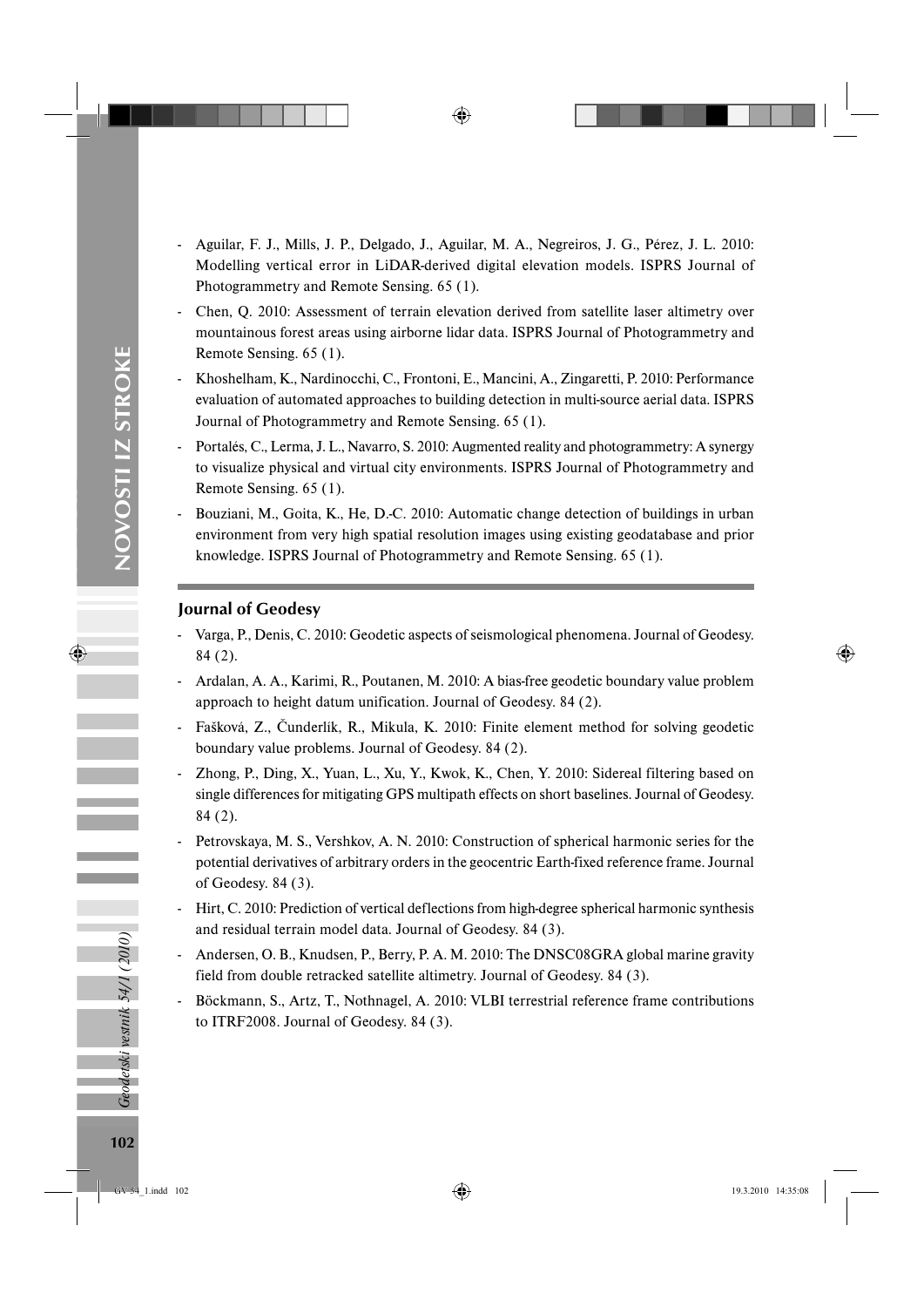## Photogrammetric Engineering & Remote Sensing

- Jeong, I., Bethel, J. 2010: A Study of Trajectory Models for Satellite Image Triangulation. PE&RS. 76 (3).
- Kwak, D.-A., Chung, J., Lee, W.-K., Kafatos, M., Lee, S. Y., Cho, H.-K., Lee, S.-H. 2010: Evaluation for Damaged Degree of Vegetation by Forest Fire using Lidar and a Digital Aerial Photograph. PE&RS. 76 (3).
- Clinton, N., Holt, A., Scarborough, J., Yan, L., Gong, P. 2010: Accuracy Assessment Measures for Object-based Image Segmentation Goodness. PE&RS. 76 (3).
- Li, P., Xu, H. 2010: Land-Cover Change Detection using One-Class Support Vector Machine. PE&RS. 76 (3).
- Rosas, H., Vargas, W., Cerón, A., Domínguez, D., Cárdenas, A. 2010: A Mathematical Expression for Stereoscopic Depth Perception. PE&RS. 76 (3).
- Akca, D. 2010: Co-registration of Surfaces by 3D Least Squares Matching. PE&RS. 76 (3).
- Niccolai, A., Niccolai, M., Oliver, C. D. 2010: Point Set Topology Extraction for Branch and Crown-level Species Classification. PE&RS. 76 (3).

#### Survey Review

- Edwards, S. J., Clarke, P. J., Penna, N. T., Goebell S. 2010: An examination of network RTK GPS services in Great Britain. Survey Review. 42 (316).
- Junyong, C., Yanping, Z., Janli, Y., Chunxi, G., Peng, Z. 2010: Height determination f Qom0langma Feng (Mt Everest) in 2005. Survey Review. 42 (316).
- Tang, W., Meng, X., Shi, C. Liu, J. 2010: Performance assessment of a long range reference station ambiguity resolution algorithm for network RTK GPS positioning. Survey Review. 42 (316).
- Fu-Mei, W., Yuan-Xi, Y. 2010: An extended adaptive Kalman filtering in tight coupled GPS/ INS integration. Survey Review. 42 (316).
- Geng, J., Meng, X., Teferle, F. N., Dodson, A. H. 2010: Performance of precise point positioning with ambiguity resolution for 1- to 4-hour observation periods. Survey Review. 42 (316).
- Li, Y., Zhang, J., Zhang, J., Zhang, Z., Du, X. 2010: Direct transformation from geocentric Cartesian coordinates to geodetic latitude and ellipsoidal height. Survey Review. 42 (316).
- Zhang, X., Forsberg, R. 2010: Retrieval of Airborne LIDAR Misalignments Based on the Stepwise Geometric Method. Survey Review. 42 (316).
- Nahavandchi, H., Joodaki, G. 2010: Survey Review. 42 (316).